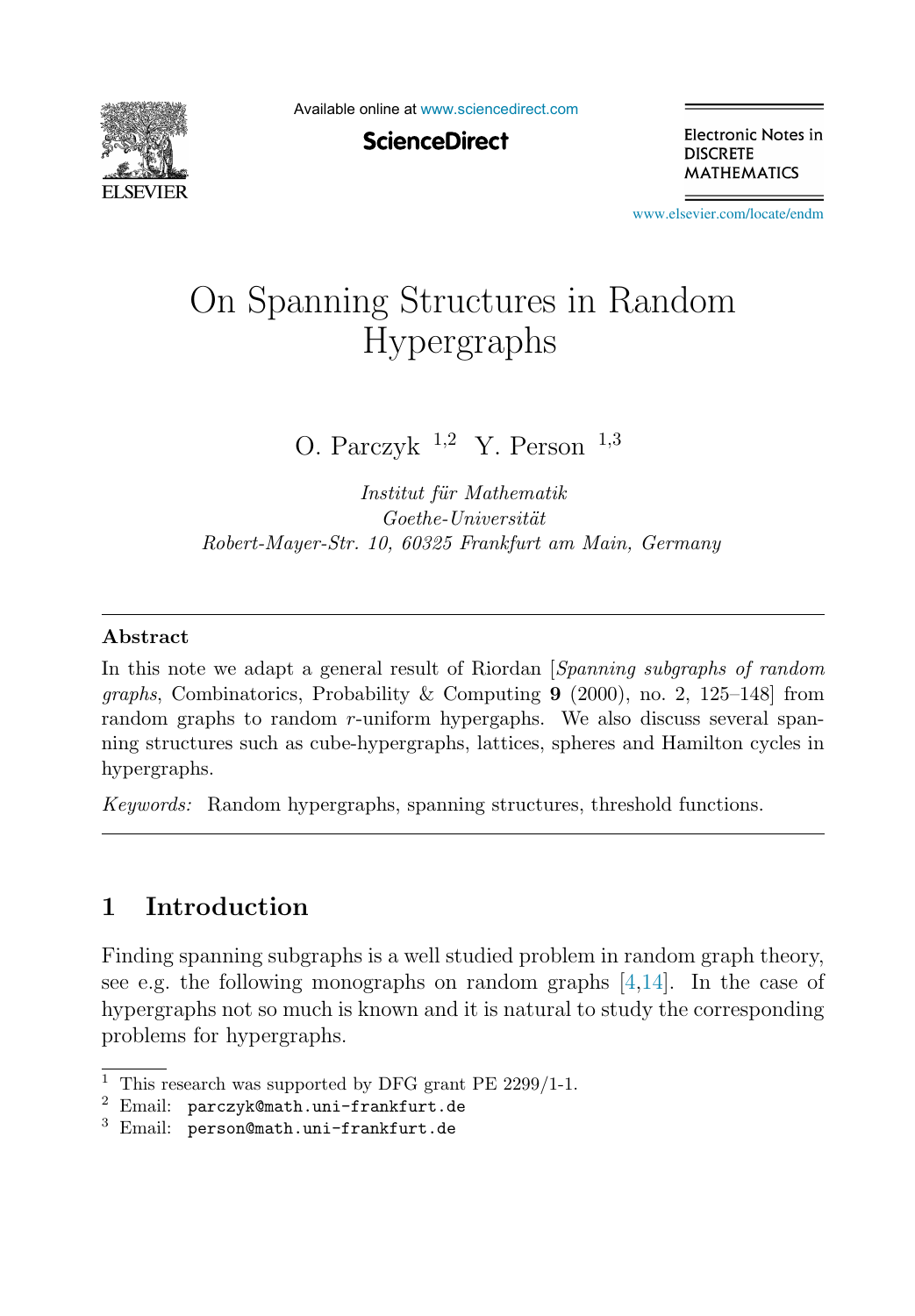An r-uniform hypergraph H is a tuple  $(V, E)$ , where V is its vertex set and  $E \subseteq {V \choose r}$  $r(r)$  the set of edges in H. Further we write  $deg(v)$  for the degree of a vertex v in H: deg(v) :=  $|\{e: v \in e\}|$ , and  $\Delta(H)$  denotes the maximum vertex degree in H, i.e.  $\Delta(H) := \max_{v \in V} \deg(v)$ . We will consider two models of runiform random hypergraphs  $\mathcal{H}^{(r)}(n,p)$  and  $\mathcal{H}^{(r)}(n,m)$ . Formally,  $\mathcal{H}^{(r)}(n,p)$ is the probability space of all labelled  $r$ -uniform hypergraphs with the vertex set [n] where each edge  $e \in \binom{[n]}{r}$  is chosen independently of all the other edges with probability p. Similarly one defines  $\mathcal{H}^{(r)}(n,m)$  as the probability space of all labelled r-uniform hypergraphs with the vertex set  $[n]$  and exactly m edges and considers a uniform measure.

We will shortly write  $\mathcal H$  for a random graph in one of these classes and all probabilities are with respect to the corresponding model. For  $r = 2$  these are the standard models  $G(n, p)$  and  $G(n, m)$  respectively.

Let  $H = H^{(i)}$  be a sequence of fixed r-uniform hypergraphs with n vertices, where  $n = n(i) \rightarrow \infty$ . Then we say that H contains the graph H asymptotically almost surely (a.a.s.) if the probability that  $H^{(i)} \subset \mathcal{H}$  tends to 1 as *n* tends to infinity (here  $\mathcal{H} = \mathcal{H}^{(r)}(n,p)$  or  $\mathcal{H} = \mathcal{H}^{(r)}(n,m)$ ). We say that  $\hat{p}$  is a threshold function if  $\mathbb{P}[H \subseteq \mathcal{H}^{(r)}(n,p)] \to 0$  for  $p \ll \hat{p}$  and  $\mathbb{P}[H \subseteq \mathcal{H}^{(r)}(n,p)] \to 1$  for  $p \gg \hat{p}$  as n tends to infinity. Similarly one defines a threshold function  $\hat{m} = \hat{m}(n)$  in the model  $\mathcal{H}^{(r)}(n,m)$ . It was shown by Bollobás and Thomason [\[5\]](#page-7-0) that all nontrivial monotone properties have a threshold function. Since subgraph containment is a monotone property it is natural to study the threshold functions for appearance of various structures in random graphs and hypergraphs.

The case of *fixed* (hyper-)graphs was solved by Erdős and Rényi [\[10\]](#page-8-0)(balanced case) and by Bollobás [\[3\]](#page-7-0). First spanning structures considered in graphs were perfect matchings [\[11\]](#page-8-0) and Hamilton cycles [\[4](#page-7-0)[,17,23\]](#page-8-0). More recently, the thresholds for the appearance of (bounded degree) spanning trees were studied as well, for the currently best bounds see Montgomery [\[19,20\]](#page-8-0).

Alon and Füredi [\[2\]](#page-7-0) studied the question when the random graph  $G(n, p)$ contains a given graph G of bounded maximum degree  $\Delta$  hereby proving the bound  $p > C(\ln n/n)^{1/\Delta}$  for some absolute constant  $C > 0$ . In [\[24\]](#page-8-0) Riordan proved quite a general theorem applicable to various graphs including hypercubes and lattices. Finding thresholds for factors of graphs and hypergraphs was long an open problem where breakthrough was achieved by Johansson, Kahn and Vu [\[15\]](#page-8-0). Kahn and Kalai [\[16\]](#page-8-0) have a general conjecture about the thresholds for the appearance of a given structure (which roughly states that the threshold p with  $\mathbb{P}(G \subseteq G(n, p)) = 1/2$  for containment of G is within a factor of  $O(\ln n)$  from  $p_E$  at which the expected number of copies of G in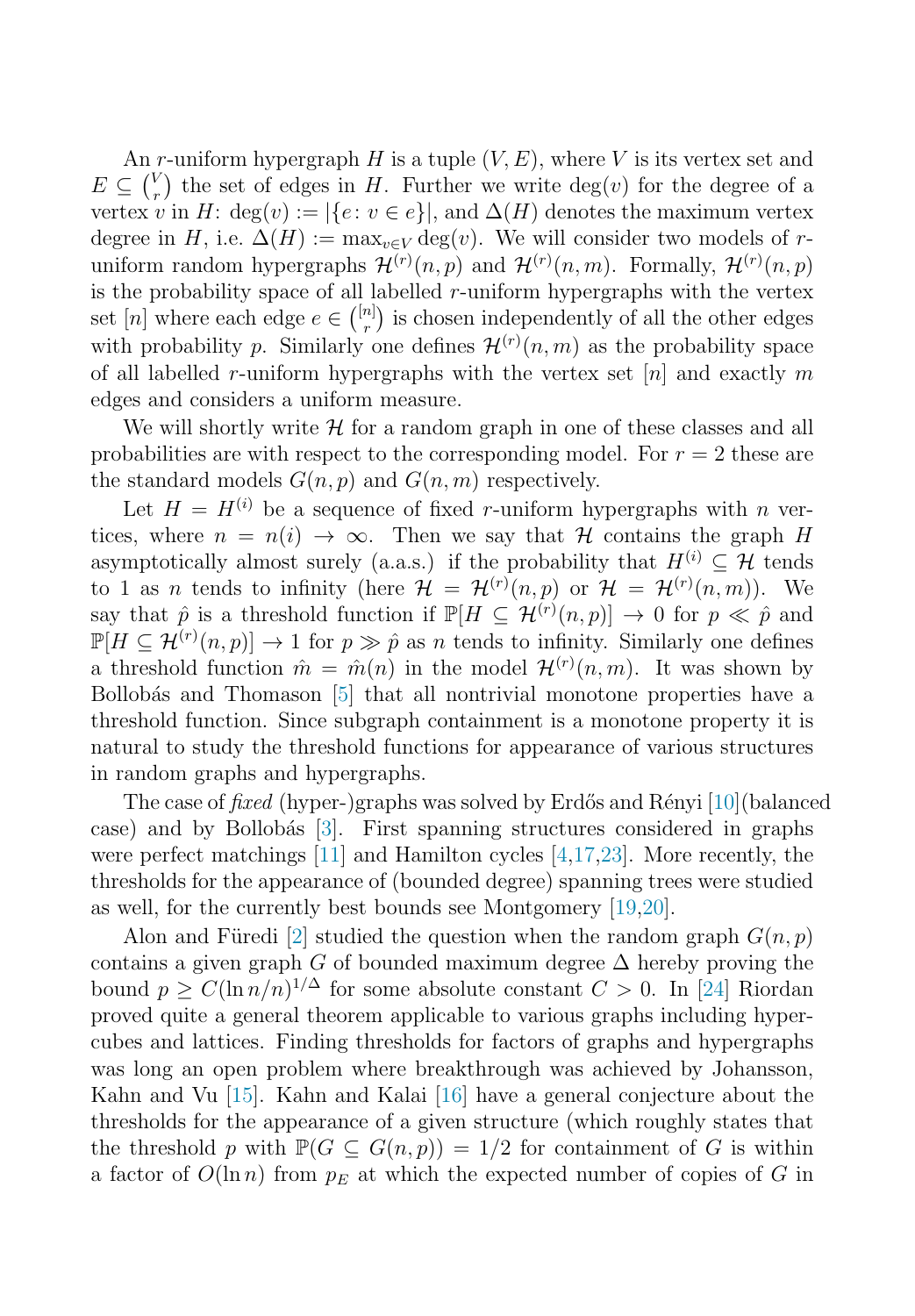<span id="page-2-0"></span> $G(n, p_E)$  is 1, where  $p_E$  is the so-called expectation threshold).

When one turns to hypergraphs, so apart from perfect matchings and general factors [\[15\]](#page-8-0), the only other spanning structures that were studied more recently are *Hamilton cycles*. One defines an  $\ell$ -overlapping Hamilton cycle as an r-uniform hypergraph with  $n/(r-\ell)$  edges such that for some cyclic ordering of  $[n]$  and an ordering of the edges, every edge  $e_i$  consists of r consecutive vertices and for any two consecutive edges  $e_i$  and  $e_{i+1}$  it holds  $|e_i \cap e_{i+1}| = \ell$ . We say that a hypergraph is  $\ell$ -hamiltonian if it contains an  $\ell$ -overlapping Hamilton cycle (this always requires that  $r - \ell$  divides n). Frieze [\[13\]](#page-8-0) determined the threshold for the appearance of 1-overlapping 3-uniform Hamilton cycle to be  $\Theta(\ln n/n^2)$  (when  $4|n\rangle$ ) and Dudek and Frieze [\[7\]](#page-7-0) extended the result to higher uniformities  $(2(r-1)|n)$ . The divisibilty requirement was improved to the optimal one  $((r-1)|n)$  by Dudek, Frieze, Loh and Speiss [\[9\]](#page-8-0), see also Ferber [\[12\]](#page-8-0). More recently, the threshold for the so-called Berge Hamilton cycles was studied by Poole [\[22\]](#page-8-0). Moreover, Dudek and Frieze [\[8\]](#page-7-0) determined thresholds for general  $\ell$ -overlapping Hamilton cycles and a randomized algorithm to find  $(r-1)$ -overlapping Hamilton cycles was given in [\[1\]](#page-7-0). For the table of the known thresholds we refer the reader to [\[8\]](#page-7-0), but generally  $\omega(n^{\ell-r})$  is an asymptotically optimal threshold for  $\ell$ -Hamiltonicity (for  $\ell \geq 2$  and in most situations even more precise results are known), where  $\omega(f)$  is any function g such that  $g(n)/f(n) \to \infty$  as  $n \to \infty$ .

The purpose of this note is to observe that Riordan's proof can be adapted to r-uniform hypergaphs leading to a general theorem about spanning structures in random hypergraphs. We will recover results of Dudek and Frieze [\[8\]](#page-7-0) on  $\ell$ -hamiltonicity and also discuss thresholds for other spanning structures such as hypergraph hypercubes, hyperlattices and spheres.

Let H be an r-uniform hypergraph with n vertices, one defines  $e_H(v)$  =  $\max\{e(F) : F \subseteq H, |F| = v\}$  and

$$
\gamma(H) = \max_{r+1 \le v \le n} \left\{ \frac{e_H(v)}{v-2} \right\}.
$$

The following theorem in the case of  $r = 2$  was proved by Riordan [\[24\]](#page-8-0). However the same conclusion applies to general r-uniform hypergraphs.

**Theorem 1.1** Let  $r > 2$  be an integer and  $H = H^{(i)}$  be a sequence of runiform hypergraphs with  $n = n(i)$  vertices and  $e(H) = \alpha {n \choose r}$  $\binom{n}{r} = \alpha(n) \binom{n}{r}$  $\binom{n}{r}$  edges. Let  $p = p(n) : \mathbb{N} \to [0, 1]$  and  $p\binom{n}{r}$  $\binom{n}{r}$  be an integer. If the following conditions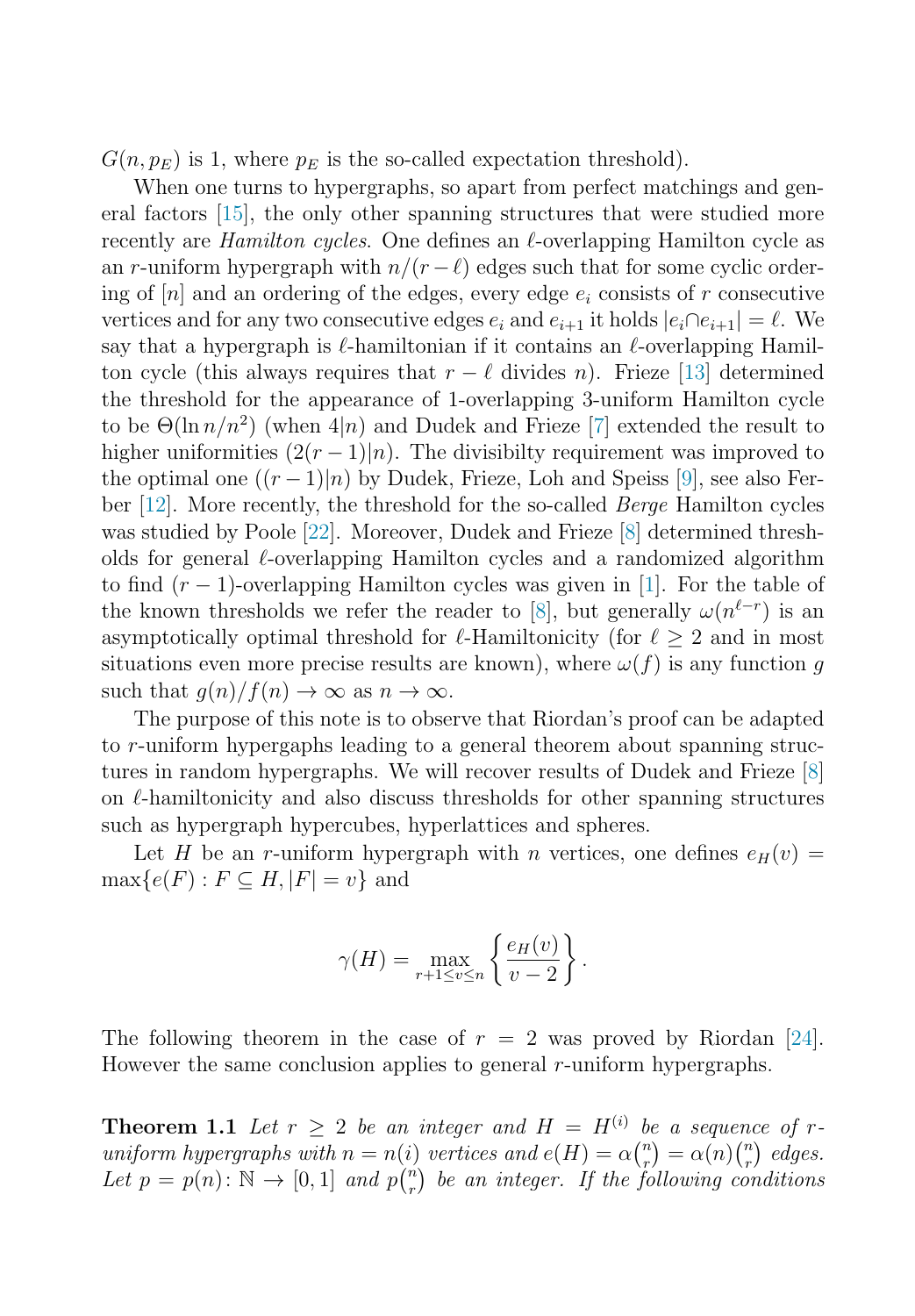<span id="page-3-0"></span>are satisfied

$$
\alpha \binom{n}{r} > \frac{n}{r}, \quad p \binom{n}{r} \to \infty, \quad (1-p)\sqrt{n} \to \infty,\tag{1}
$$

and

$$
np^{\gamma(H)}\Delta^{-4} \to \infty,\tag{2}
$$

then a.a.s. the random r-uniform hypergraphs  $\mathcal{H}^{(r)}(n,p)$  and  $\mathcal{H}(n,p)$ <sup>n</sup>  $\binom{n}{r}$ ) contain a copy of H.

For the proof we refer the reader to the full version of our paper [\[21\]](#page-8-0).

We immediately obtain the following two corollaries. We state them only in the model  $\mathcal{H}^{(r)}(n,p)$ , but the corresponding statements follow immediately for  $\mathcal{H}^{(r)}(n,m)$  with  $m = \lceil p \binom{n}{r}$  $\binom{n}{r}$  by a standard argument, see [\[4,](#page-7-0)[24\]](#page-8-0).

**Corollary 1.2** Let r,  $\Delta > 2$  be integers and  $H = H^{(i)}$  a sequence of r-uniform hypergraphs with  $n = n(i)$  vertices,  $\Delta(H) \leq \Delta$ ,  $e(H) > n/r$  and  $\gamma(H) =$  $e(H)/(n-2)$ . Then for  $p = \omega(n^{-1/\gamma(H)})$  the random graph  $\mathcal{H}^{(r)}(n,p)$  contains a copy of H a.a.s., while for every  $\varepsilon > 0$  we have for  $p \leq (1 - \varepsilon)(e/n)^{1/\gamma}$  that  $\mathbb{P}(H \subseteq \mathcal{H}^{(r)}(n,p)) \to 0.$ 

**Proof.** Since  $\gamma(H) \leq (1 + o(1))\Delta$  and by monotonicity of the graph containment property we may assume that  $p = o(1)$  and thus the conditions (1) and (2) are satisfied. Since  $\Delta$  is fixed, we obtain from Theorem [1.1](#page-2-0) the first part of the claim.

Let X be the number of copies of H in  $\mathcal{H}^{(r)}(n,p)$  and we estimate its expectation  $\mathbb{E}(X)$  as follows:

$$
\mathbb{E}(X) \le n! p^{e(H)} \le 3\sqrt{n}(1-\varepsilon)^{e(H)}(n/e)^2 = o(1).
$$

Now Markov's inequality  $\mathbb{P}(X \geq 1) \leq \mathbb{E}(X)$  yields the second part of the  $\Box$ corollary.  $\Box$ 

We call a hypergraph  $H$  d-regular if every vertex of  $H$  has degree  $d$ .

**Corollary 1.3** Let  $r > 2$  be an integer and  $H = H^{(i)}$  be a sequence of  $\Delta$ regular r-uniform hypergraphs where  $\Delta = \omega(\log(n)^{1-1/r})$  but  $\Delta = o(n^{1/4})$ . Then for every  $\varepsilon > 0$  we have that  $\mathcal{H}^{(r)}(n,p)$  contains a.a.s. H if  $p = (1 +$  $\varepsilon$ )n<sup>-r/ $\Delta$ </sup>. Furthermore  $\mathbb{P}(H \subseteq \mathcal{H}^{(r)}(n,p)) \to 0$  for  $p \leq n^{-r/\Delta}$ , i.e.  $p = n^{-r/\Delta}$ is a sharp threshold for the appearance of copies of H in  $\mathcal{H}^{(r)}(n,p)$ .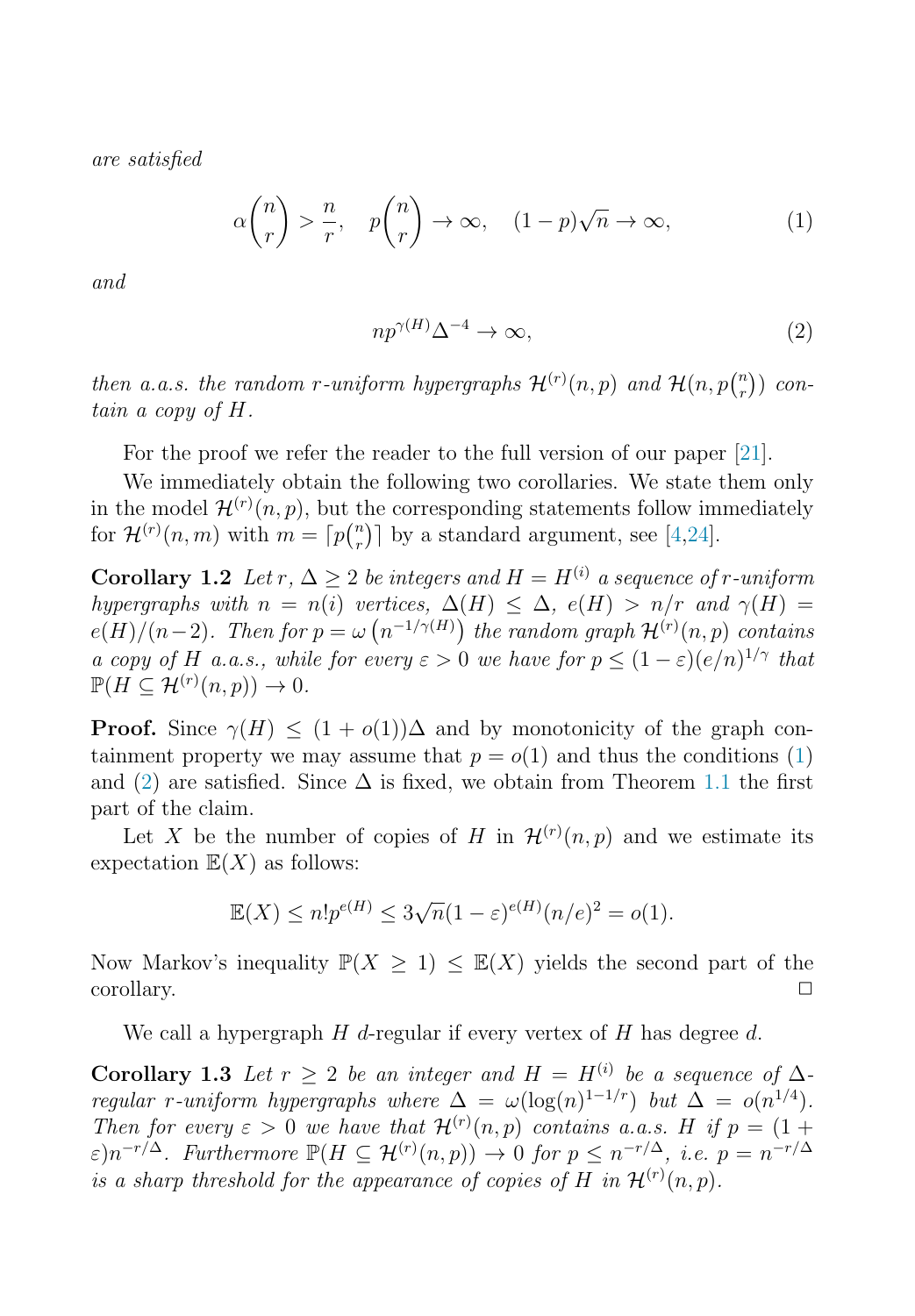**Proof.** Let X count the copies of H in  $\mathcal{H}^{(r)}(n, p)$  and for  $p \leq n^{-r/\Delta}$  we have

$$
\mathbb{P}(X \ge 1) \le \mathbb{E}(X) \le n!n^{-re(H)/\Delta} = n!n^{-n} = o(1).
$$

Next we bound  $\gamma(H)$  as follows:  $\Delta/r \leq \gamma(H) \leq \frac{\Delta(\Delta^{1/(r-1)}+1)}{\Gamma(\Delta^{1/(r-1)}-1)}$ . This is obtained from the estimate  $e_H(v) \leq \min\{\Delta v/r, {v \choose r}\}$  $r \choose r$  by considering two cases whether  $v \leq \Delta^{1/(r-1)} + 1$  or not. Let  $\varepsilon \in (0,1)$  and notice that  $(1)$  is satisfied. It also holds that

$$
n\left((1+\varepsilon)n^{-r/\Delta}\right)^{\gamma(H)}\Delta^{-4}\geq \left((1+\varepsilon)n^{1/\gamma(H)-r/\Delta}\Delta^{-4r(1+o(1))/\Delta}\right)^{\gamma(H)}\geq
$$

$$
\left((1+\varepsilon)n^{-2r/(\Delta^{1+1/(r-1)})}(1+o(1))\right)^{\gamma(H)}\to\infty,
$$

and therefore Theorem [1.1](#page-2-0) is applicable and the statement follows.  $\Box$ 

#### **2 Discussion of Theorem [1.1](#page-2-0)**

Riordan's argument for random graphs in [\[24\]](#page-8-0) is an elegant second moment argument, where the variance of the random variable  $X$  that counts the number of copies of  $H$  is estimated carefully by considering the contributions coming from various possible intersections of any two copies of  $H$  in the complete  $r$ uniform hypergraph. The overall proof strategy of Theorem [1.1](#page-2-0) is the same as in [\[24\]](#page-8-0) (one works in the model  $\mathcal{H}^{(r)}(n,m)$  and then conditions on the number of edges in  $\mathcal{H}^{(r)}(n,p)$  to obtain a corresponding result for  $\mathcal{H}^{(r)}(n,p)$ ). In fact, most of the proof can be read along the lines of the original argument apart from Lemmas 4.3 and 4.5 in [\[24\]](#page-8-0) (and the auxiliary lemmas from [24] essentially state the same but for hypergraphs). However, some complications arise and in particular one needs to generalize Lemma 4.3 from [\[24\]](#page-8-0) to hypergraphs which requires more case distinctions. Moreover, Lemma 4.5 [\[24\]](#page-8-0) can be generalized in that one replaces every edge in an  $r$ -uniform hypergraph with the clique  $K_r$  and proves the lemma by counting trees in the shadow instead of counting hypertrees.

Thus Theorem [1.1](#page-2-0) (Corollaries [1.2](#page-3-0) and [1.3\)](#page-3-0) states that under some technical conditions the threshold for the appearance of the spanning structure comes from the expectation threshold defined in the introduction. Further it should be noted that the appearance of 1-overlapping Hamilton cycles and also perfect matchings and of general F-factors the structure in question appears as soon as some local obstruction (isolated vertices, no vertices in some copy of a fixed graph  $F$ ) disappears. Thus, there seem to be two types of behaviour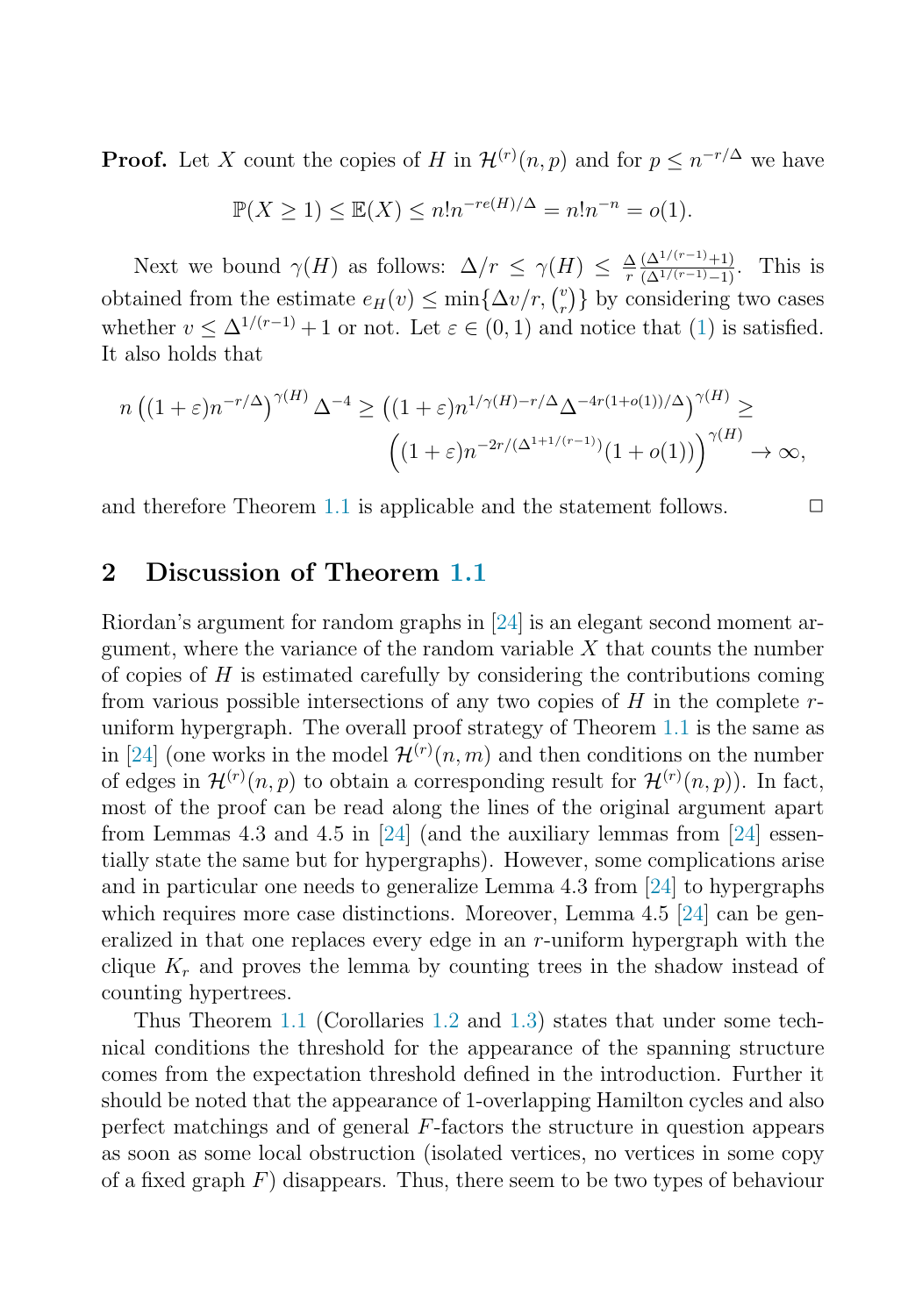that are responsible for the threshold for the appearance of a bounded degree spanning structure.

### **3 Applications**

In the following we derive asymptotically optimal thresholds for the appearance of various spanning structures in  $\mathcal{H}^{(r)}(n,p)$  which are consequences of the Corollaries [1.2](#page-3-0) and [1.3.](#page-3-0)

#### 3.1 Hamilton Cycles

The following is a slightly weaker version of Dudek and Frieze [\[8\]](#page-7-0).

**Corollary 3.1** For all integers  $r > \ell \geq 2$ ,  $(r - \ell)|n$  and  $p = \omega(n^{\ell-r})$  the random hypergraph  $\mathcal{H}^{(r)}(n,p)$  is  $\ell$ -hamiltonian a.a.s.

**Proof.** Denote by  $C^{(r,\ell)}$  an  $\ell$ -overlapping Hamilton cycle on n vertices. It is not difficult to see that  $\gamma(C^{(r,\ell)}) = \frac{n}{(r-\ell)(n-2)}$ . Indeed, let  $V \subseteq [n]$  be a set of size  $v < n$ . Then  $C^{(r,\ell)}[V]$  is a union of vertex-disjoint  $\ell$ -overlapping paths, where an  $\ell$ -overlapping path of length s consists of  $s(r - \ell) + \ell$  ordered vertices and edges are consecutive segments intersecting in  $\ell$  vertices. This gives:  $e(C^{(r,\ell)}[V]) \le (v-\ell)/(r-\ell)$  and from  $\frac{v-\ell}{(r-\ell)(v-2)} \le \frac{n}{(r-\ell)(n-2)}$  we get  $\gamma(C^{(r,\ell)}) = \frac{n}{(r-\ell)(n-2)}.$ 

Since  $e(C^{(r,\ell)}) > n/r$ ,  $\Delta(C^{(r,\ell)}) = \lceil \frac{r}{r-\ell} \rceil$  and  $n^{2(r-\ell)/n} \to 1$ , Corollary [1.2](#page-3-0) implies the statement.  $\Box$ 

#### 3.2 Cube-hypergraphs

The r-uniform d-dimensional cube-hypergraph  $Q^{(r)}(d)$  was studied in [\[6\]](#page-7-0) and its vertex set is  $V := [r]^d$  and its hyperedges are r-sets of the vertex set V that all differ in one coordinate. Thus,  $Q^{(r)}(d)$  has  $r^d$  vertices,  $dr^{d-1}$  edges and is d-regular. In the case  $r = 2$  this is the usual definition of the (graph) hypercube. The following corollary is a direct consequence of Corollary [1.3.](#page-3-0)

**Corollary 3.2** For all integers  $r \geq 2$ ,  $\varepsilon > 0$  and  $p = r^{-r} + \varepsilon$  it holds  $\mathbb{P}(Q^{(r)}(d) \subseteq \mathcal{H}(r^d, p))$  tends to 1 as d tends to infinity. On the other hand,  $\mathbb{P}(Q^{(r)}(d) \subseteq \mathcal{H}(r^d, r^{-r})) \to 0 \text{ as } d \to \infty.$ 

We remark that in the case  $r = 2$  Riordan [\[24\]](#page-8-0) proved even better dependence of  $\varepsilon$  on d, and similar dependence can be shown for  $r > 2$ .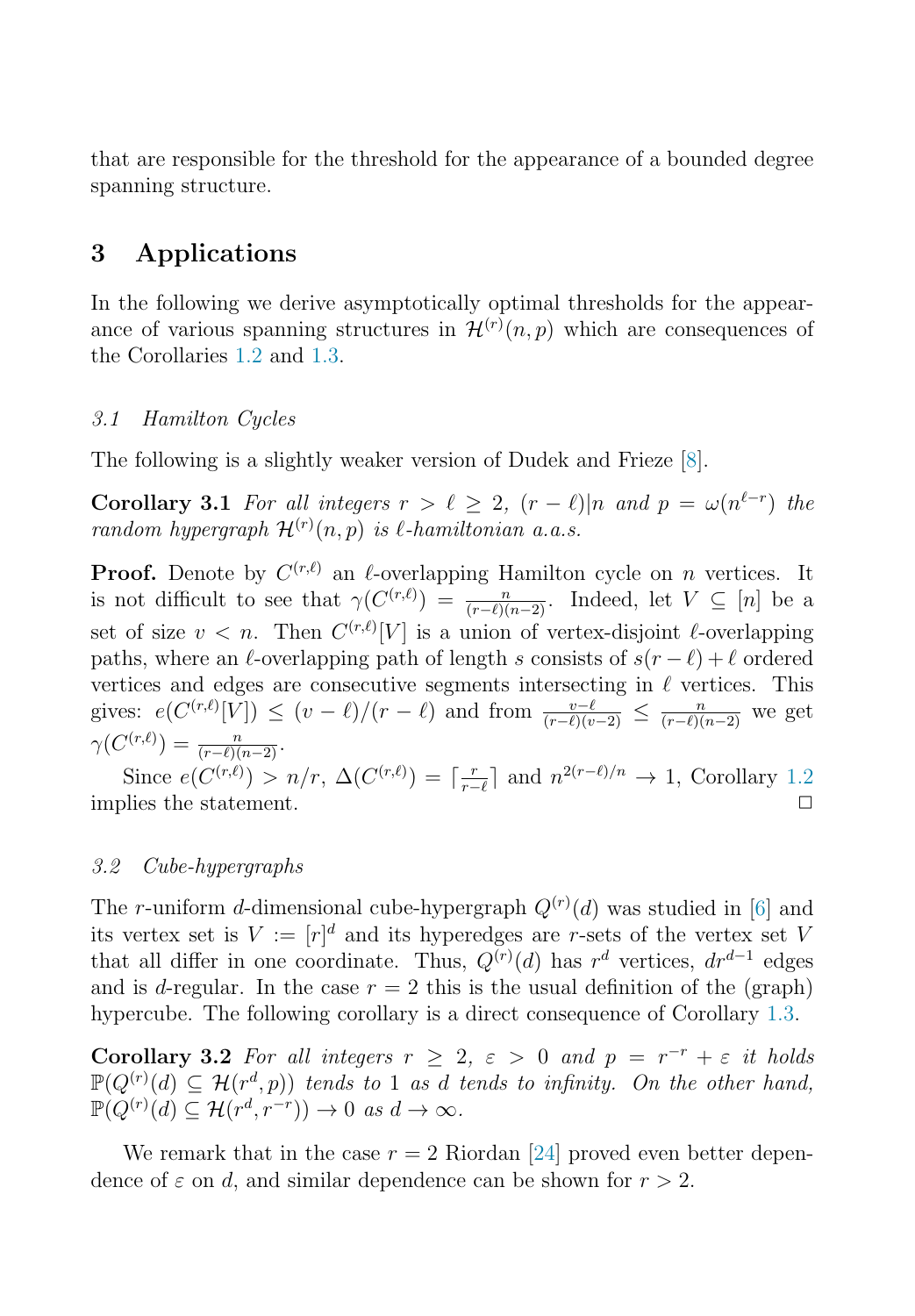#### 3.3 Lattices

Another example considered in [\[24\]](#page-8-0) was the graph of the lattice  $L_k$ , whose vertex set is  $[k]^2$  and two vertices are adjacent if their Euclidean distance is one. There it is shown that  $p = n^{-1/2}$  is asymptotically the threshold. One can view  $L_k$  as the cubes  $Q^{(2)}(2)$  (these are cycles  $C_4$ ) glued 'along' the edges. We define the l-overlapping hyperlattice  $L^{(r)}(\ell, k)$  as the r-uniform hypergraph where we glue together  $(k-1)^2$  copies of  $Q^{(r)}(2)$  that overlap on  $\ell$  hyperedges accordingly. Thus,  $L^{(2)}(1,k)$  is just the usual graph lattice  $L_k$ .

**Corollary 3.3** Let  $r \geq 2$  and k be an integer. For  $p = \omega(n^{-1/2})$  (where  $n=(k-2+r)^2)$  the random r-uniform hypergraph  ${\cal H}^{(r)}(n,p)$  contains a copy of  $L^{(r)}(r-1,k)$  a.a.s. Moreover, for  $p = n^{-1/2}$ ,  $\mathbb{P}(L^{(r)}(r-1,k) \subseteq \mathcal{H}^{(r)}(n,p)) \to 0$ as  $k$  (and thus n) tends to infinity.

**Proof.** Observe that  $L := L^{(r)}(r-1, k)$  has  $(k-2+r)^2$  vertices (which can be associated with  $[k-2+r]^2$  and  $2(k-1)(k-2+r)$  edges.

We aim to show that  $e_L(v) \leq 2(v-r)$  for all  $v \geq r+1$ . We argue similarly as in [\[24\]](#page-8-0). Observe that  $e_L(v) \leq 2$  for  $v = r + 1$ . Let now L' be an arbitrary subhypergraph of L on  $v+1 \leq (k-2+r)^2$  vertices such that  $e(L') = e_L(v+1)$ . It is easy to see that there is a vertex of degree 2 in  $L'$  (take  $(i, j)$  such that  $(i+1,j), (i,j+1) \notin V(L')$ . It follows that then  $e_L(v+1) \leq e_L(v) + 2$  for  $v > r + 1$  giving  $e_L(v) \leq 2(v - r)$  for all  $v \geq r + 1$ .

It follows that  $\gamma(L) \leq 2$  and applying Theorem [1.1](#page-2-0) with  $np^{\gamma} = \omega(1)$  yields the first part. Markov's inequality yields the second part.  $\Box$ 

#### 3.4 Spheres

Let  $r \geq 3$  and let G be a planar graph on n vertices with a drawing all of whose faces are cycles of length r. We define a sphere  $S_n^r$  as an r-uniform hypergraph all of whose edges correspond to the faces of that particular drawing (note that a sphere is not unique). Observe that we get from Euler's formula for planar graphs the condition  $2v(S_n^r) - 4 = (r-2)e(S_n^r)$ .

**Corollary 3.4** Let  $r \geq 3$  and S be some sphere  $S_n^r$  with  $\Delta = \Delta(S_n^r)$ . Then for  $p = \omega\left(\Delta^{2r-4}n^{-(r-2)/2}\right)$  the random r-uniform hypergraph  $\mathcal{H}^{(r)}(n,p)$  contains a copy of S a.a.s.

**Proof.** From Euler's formula it follows that  $e_S(v) \leq \frac{2v-4}{r-2}$  and therefore  $\gamma(S)=2/(r-2)$ . Since this is an upper bound for the number of r-edges in this induced hypergraph we immideately get  $\gamma = 2/(r-2)$ . The statement follows now directly from Theorem [1.1.](#page-2-0)  $\Box$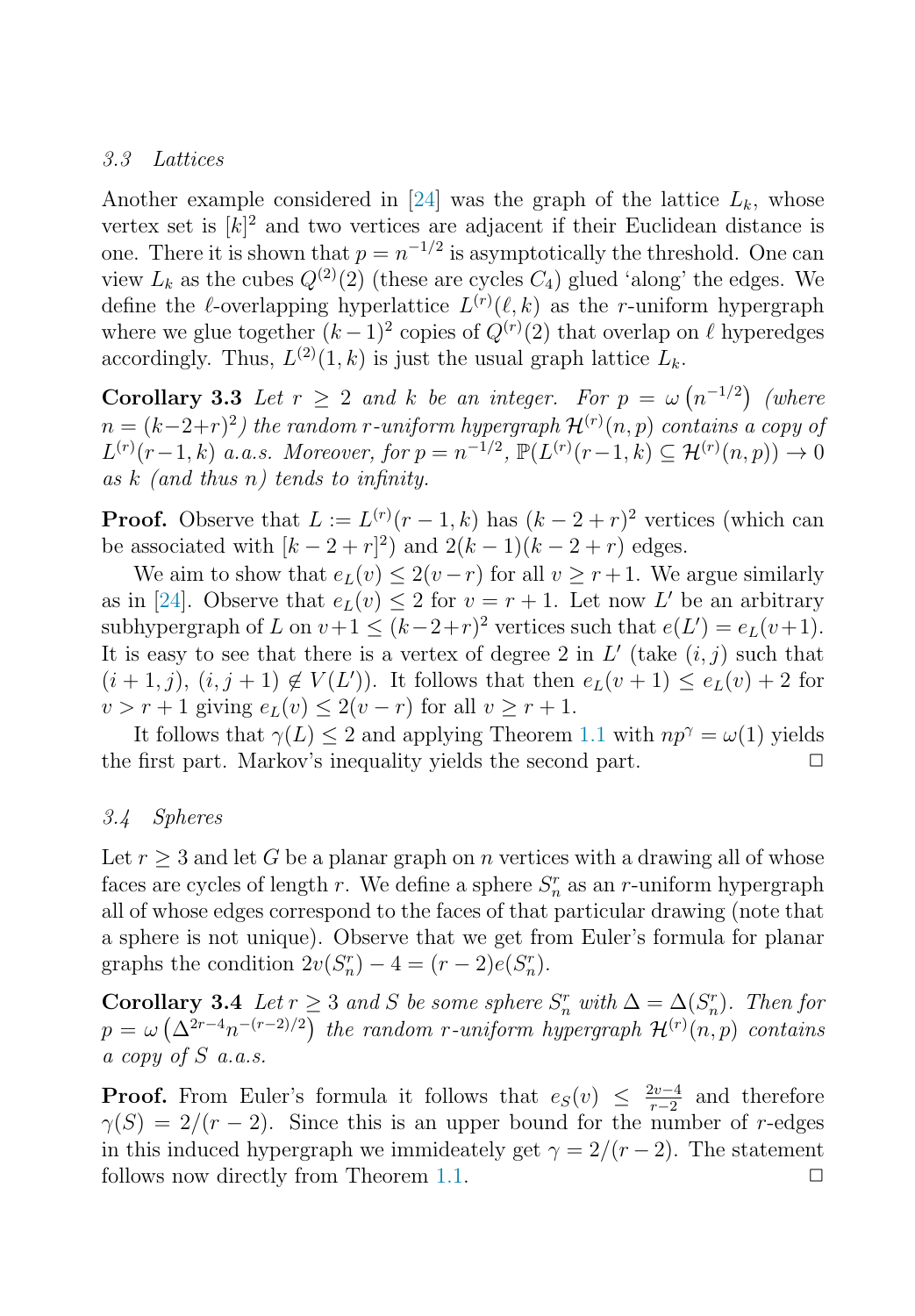#### <span id="page-7-0"></span>3.5 Powers of Hamilton cycles

Consider an  $(r-1)$ -overlapping Hamilton cycle  $C^{(r,r-1)}$  with n vertices which are ordered cyclically. Given an integer i, we define an *i*-th power  $C^{(r)}(i)$  of  $C^{(r,r-1)}$  to consist of all r-tuples e such that the maximum distance in this cyclic ordering between any two vertices in e is at most  $r + i - 2$ . In the graph case, the threshold for the appearance of  $C^{(2)}(i)$  follows from Riordan's result [\[24\]](#page-8-0) for  $i > 3$  (see [\[18\]](#page-8-0)) and in the case  $i = 2$  an approximate threshold due to Kühn and Osthus [\[18\]](#page-8-0) is known. If we count the edges of  $C^{(r)}(i)$  by their leftmost vertex we get  $e(C^{(r)}(i)) = n\binom{r+i-2}{r-1}$  $_{r-1}^{+i-2}$ .

**Theorem 3.5** Let  $r \geq 3$  and  $i \geq 2$  be integers. Suppose that  $p = \omega(n^{-1/{\binom{r+i-2}{r-1}}})$ , then the random hypergraph  $\mathcal{H}^{(r)}(n,p)$  contains a.a.s a copy of  $C^{(r)}(i)$ . This threshold is asymptotically optimal.

**Proof.** One can argue similarly to Proposition 8.2 in [\[18\]](#page-8-0) to show  $\gamma(C^{(r)}(i)) \leq$  $\binom{r+i-2}{r-1}$  $r_{r-1}^{+i-2}$  +  $O_{r,i}(1/n)$ . The statement follows from Theorem [1.1.](#page-2-0)  $\Box$ 

#### **References**

- [1] Allen, P., J. B¨ottcher, Y. Kohayakawa and Y. Person, Tight Hamilton cycles in random hypergraphs, Random Struct. Algorithms, online, doi:  $10.1002/rsa.20519$ .
- $[2]$  Alon, N. and Z. Füredi, Spanning subgraphs of random graphs, Graphs and Combinatorics **8** (1992), pp. 91–94.
- [3] Bollobás, B., *Threshold functions for small subgraphs*, Math. Proc. Cambridge Philos. Soc. **90** (1981), pp. 197–206.
- [4] Bollob´as, B., "Random graphs. 2nd ed." Cambridge: Cambridge University Press, 2001.
- [5] Bollobás, B. and A. Thomason, *Threshold functions*, Combinatorica **7** (1987), pp. 35–38.
- [6] Burosch, G. and P. V. Ceccherini, Isometric embeddings into cube-hypergraphs, Discrete Mathematics **137** (1995), pp. 77–85.
- [7] Dudek, A. and A. Frieze, Loose Hamilton cycles in random uniform hypergraphs, Electron. J. Combin **18** (2011), p. 14.
- [8] Dudek, A. and A. Frieze, Tight Hamilton cycles in random uniform hypergraphs, Random Struct. Algorithms **42** (2013), pp. 374–385.